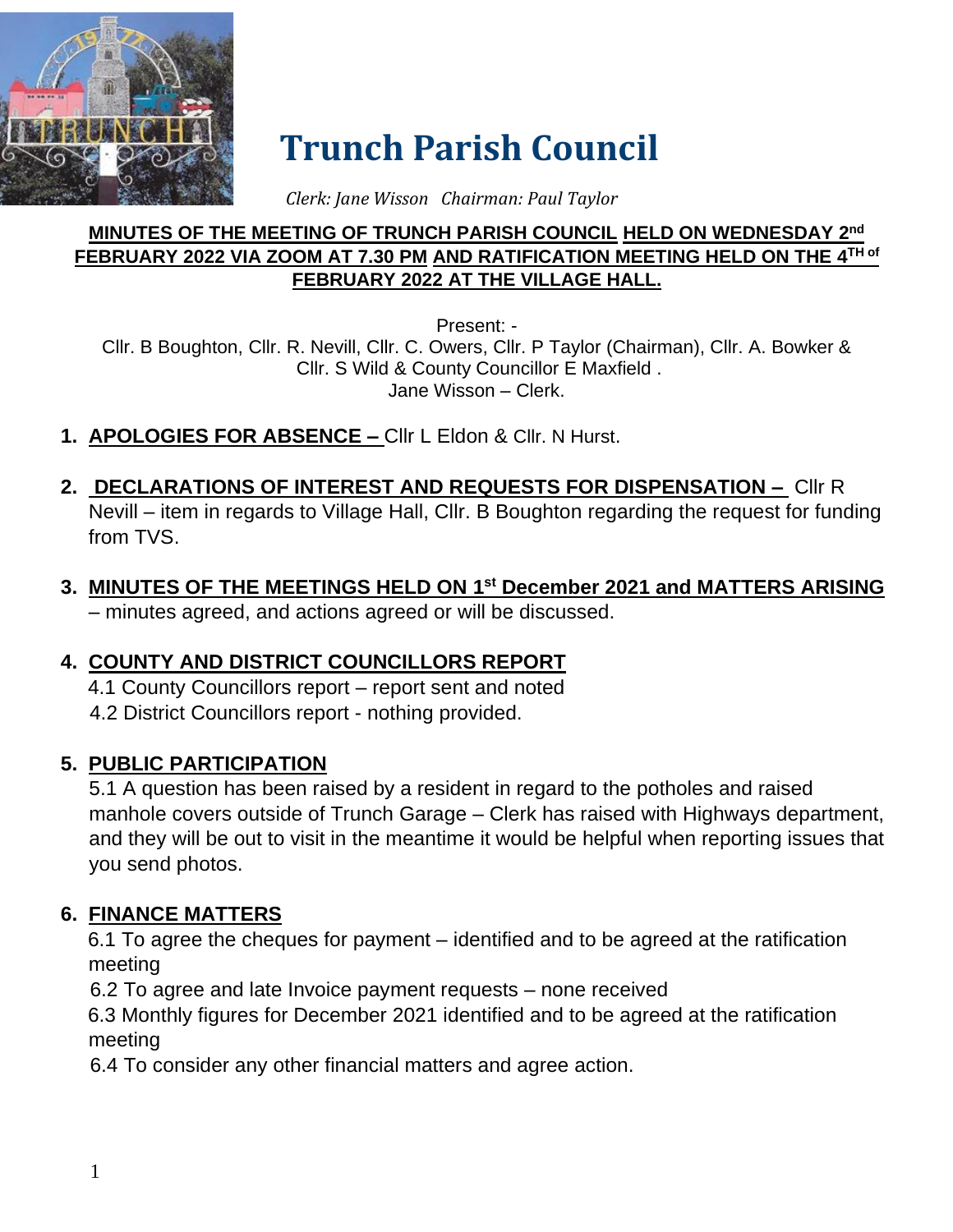## **7 VILLAGE HALL**

7.1 Village Hall – request for contribution to the potholes in the car park – a request for the annual accounts – also did they get any grants last year from the Covid fund this will also be helpful to ascertain. Village Hall hasn't asked for a Grant from this financial year. Re-instate the grants committee – Clerk and Cllr. A Bowker to arrange a zoom meeting to discuss this request and the one from the TVS for the Village Questionnaire – recommendations to be brought back to the March meeting. Template will be sent to Clerk and Cllr A Bowker by Cllr. B Boughton.

#### **8 KEY DECISIONS**

8.1 To agree policies for review

Model Code of Conduct – agreed to adopt the new Local Government Code of Conduct – proposed by Cllr. A Bowker and Seconded by Cllr. B Boughton – **ALL AGREED**

8.2Timetable for review of all policies – Clerk has requested that we reimplement the task and finish group to review all policies – Clerk/Cllr. R Neville & Cllr. C. Owers to set up a Task and finish group.

8.3 To agree any key decisions – none received

#### **9. HIGHWAYS**

9.1 North Walsham Drainage – an issue has been raised with highways about the soakaway and the need to amend the works undertaken.

9.2 Flooding – North Walsham Road – Junction with Brewery Road – Knapton Road 9.3 To receive any other Highways matters and agree action

9.3.1 Tree Pyghtle Close – Tree was cut due to the internal condition and has been left – this tree is the responsibility of the Parish Council. Clerk to obtain a price for the removal of the base and a new tree to replace the tree. At the same time Parish Clerk to obtain a price for additional tree works for branches overhanging the road.

#### **10 PLAYING FIELD**

10.1 Public Space Protection Order – This is currently going through the public consultation phase of the process which completes on the 18<sup>th</sup> February. Clerk to monitor progress.

10.2 Registering of Title – Cllr. P Taylor to obtain information from HM Land Registry to see what information is held at a cost of £75. Same exercise to be carried out for the village hall. 10.3 Tree Surgery – clerk to chase contractor up for information on work already carried out as well as the dates for the next element of work

10.4 To receive other playing field matters - Cllr N Hurst has ordered sign and will erect once received. Cllr B Boughton and Cllr N Hurst to have a look at the slope and tubes for the posts.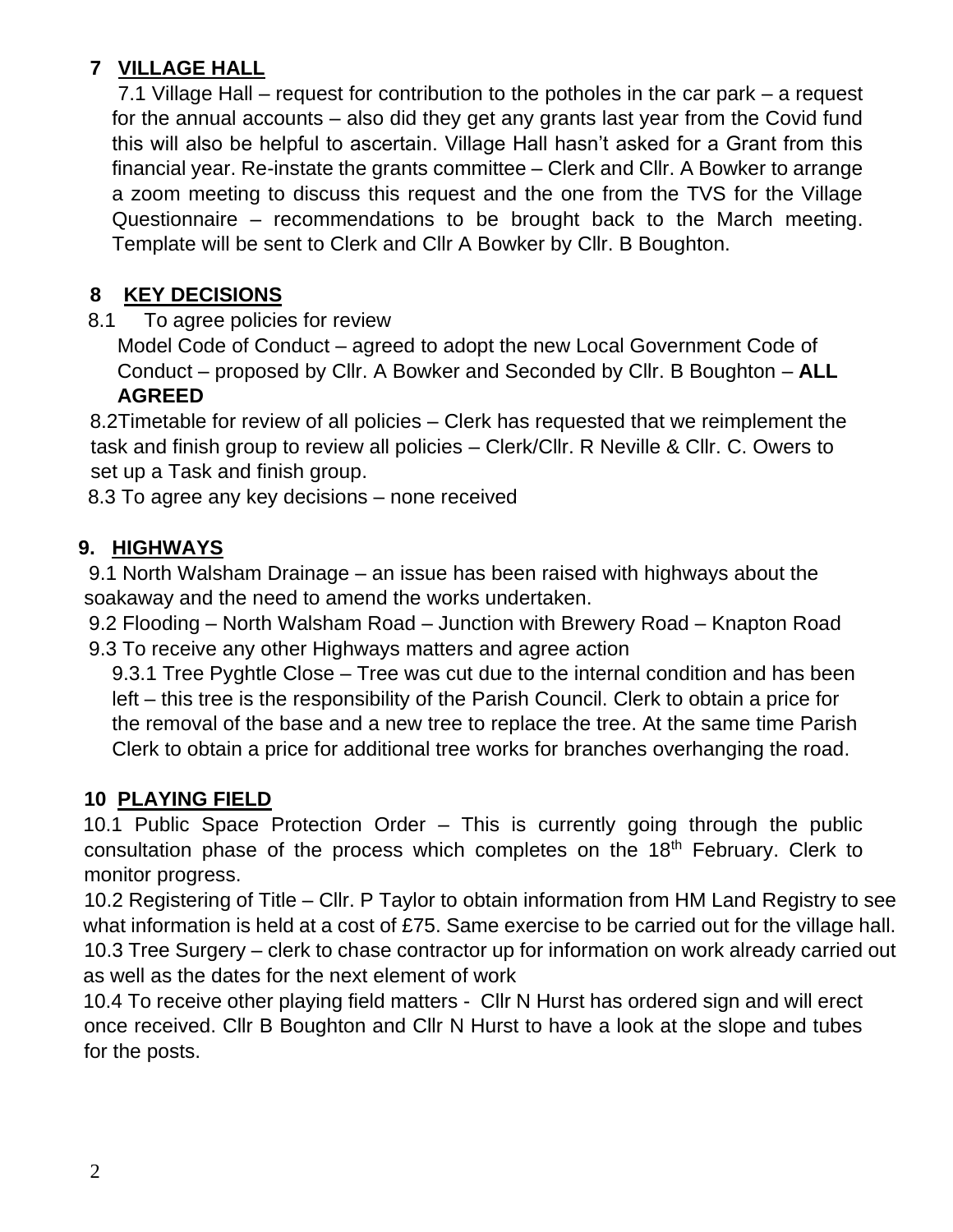## **11 PLANNING**

11.1 To receive update on Planning Applications and agree actions:

11.1.1 Itarsi – concerns were raised about the wording and precedence made in this application being passed.

11.2 Local Plan Phase 2 – Meeting to be arrange with Steering Group of the local plan to have a look at the new Consultative document – hard copy with Cllr. P Taylor.

- Clerk to send around a synopsis of some of the information contained. Response needs to be in by the  $28<sup>th of</sup>$  February on a specific form – form is not easily found.
- Clerk to arrange for a copy to be emailed to her for access.
- Clerk to arrange a meeting with Mark Ashwell from NNDC
	- Cllr R Nevill to arrange a meeting of the steering group to have an opportunity to review plan and comment.
- 11.2 Neighbourhood Plan To be revisited after conversations with the steering group and Mark Ashwell. It is suggested that a Neighbourhood plan is an advisable tool.
- 11.3 To receive any other Planning matters and agree actions nothing further to add.

## **12 FOOTPATHS**

12.1 Verge Cutting costs – to be brought to and agreed in the March meeting – this needs to be added to the Agenda under Key Decisions.

12.2 To receive footpath matters and agree action – Cllr S Wild reported that the RB10 had had some maintenance started on it and had been left. Clerk to chase NCC to see if this was their contractor.

Southrepps – pathway between the two villages – Clerk to chase Southrepps up after their recent meeting.

## 13 **TASK AND FINISH GROUP**

13.1 Allotments – We have a number of vacancies, and we still have a deposit of items on one site.

- Clerk to arrange to send a letter to leaseholder
- Clerk to arrange an Allotment Task and Finish Group meeting.

## 14 **PARISH MATTERS**

14.1 Trunch Parish Plan – Questionnaire – 474 questionnaires were delivered, and they had already started to be returned to the TVS – this will be used to produce a Parish plan for the next few years. A request for a grant and this will be added to the Grants task and finish group to review and to provide a recommendation to full council in March.

14.2 Inspection of Assets – these have all been completed and some work needs to be carried out

- Post need replacing in Wrights Loke
- Grit Bin needs replacing in Cornish Avenue photos will be taken and sent to Clerk to obtain one similar
- Grit bin outside The Crown needs holes drill in it to allow for the water to escape.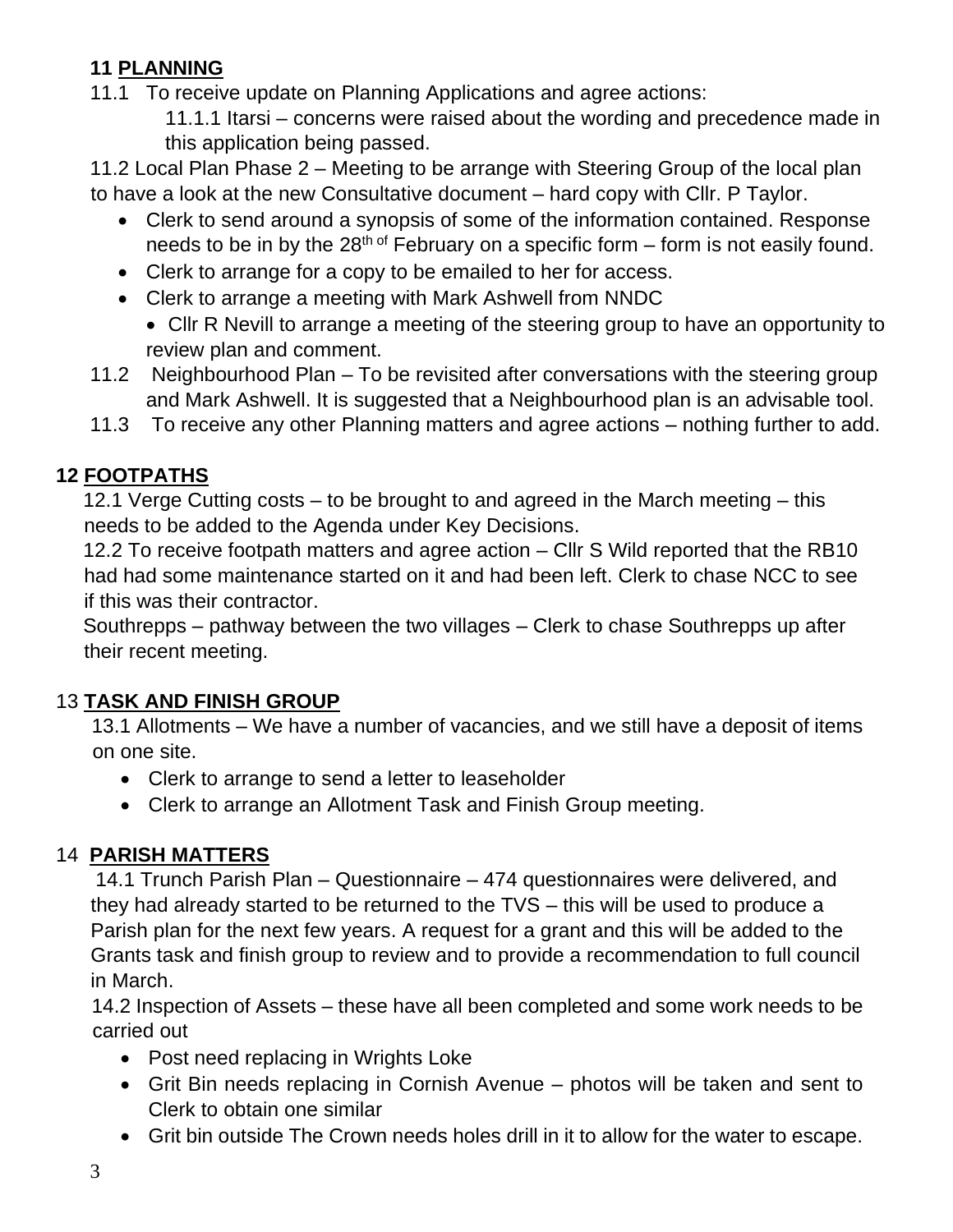Cllr B Boughton to discuss with Cllr. N Hurst to ascertain the work required.

14.3 Parish Council Website – Clerk to update – will be ready in the next few weeks.

14.4 Installation of Fullers Lane Sign – Cllr P Taylor and Clerk have chased this work and will both chase them again.

14.5 Tree Planting on Playing Field and Green – Information received from Cllr. P Taylor has shown that the Green has been designated as a Village Green and is in the ownership of the Parish Council. A suggestion to have a flower bed and bench at the wall end of the Green has been rejected by the councillors. Trees could be planted around the car park to offer protection. Cllr B Boughton to discuss the amount and size of tree to purchase and obtain quotes.

#### **Standing orders are suspended at 21.31pm**

14.6 Village Pump – Plate with history on needs repainting – volunteer has offered ti repaint the sign and provide a new back board and is working with Cllr. N Hurst to obtain a more robust metal cap. An idea about utilising the sign to add another on for the platinum jubilee.

14.7 Community Plaque – Cllr P Taylor and Cllr. R Nevill to meet and discuss the site and arrange the sign to go up.

14.8 Queens Jubilee – a meeting will be arranged between the TVS/Parish Council and other interested parties to discuss and coordinate. Steering group to be set up of Cllr P Taylor, Cllr B Boughton and TVS Chairman.

14.9 Broadband - Trunch Fibre to The Premises (FTTP) Initiative – ongoing discussion in regard to the infrastructure for the County's broadband – Clerk to raise with NALC to get advice. Clerk will email all councillors with the response

14.10 Anti-Social Behaviour – Clerk to send letter to Social Services and Victory Housing Association.

14.11 The Crown – temporary landlord has left, and the new tenants will be moving in shortly. Will be reopening approximately 14<sup>th</sup> February 2022.

#### 14.12 Other Parish Matters –

14.12.1 Cover on the Barn – a decision was needed as to whether this was a tile or thatch roof that is needed – Clerk to chase the outcome.

14.12.2 Sadly it was announced that a previous Parish Chairman had passed away. A donation will made to the relevant charity in his name by the Parish Council – amount proposed by Cllr R Nevill and seconded by Cllr S Wild – **ALL AGREED**

#### **15 NORFOLK ALC – WELLBEING INITATIVE**

15.1 Various papers - circulated for information- all noted

#### **16 CORRESPONDENCE**

16.1 Norfolk ALC Bulletin – circulated for information - all noted

16.2 Correspondence – Clerk reminded all Councillors that all correspondence should come though the Parish Clerk, this includes emails etc.